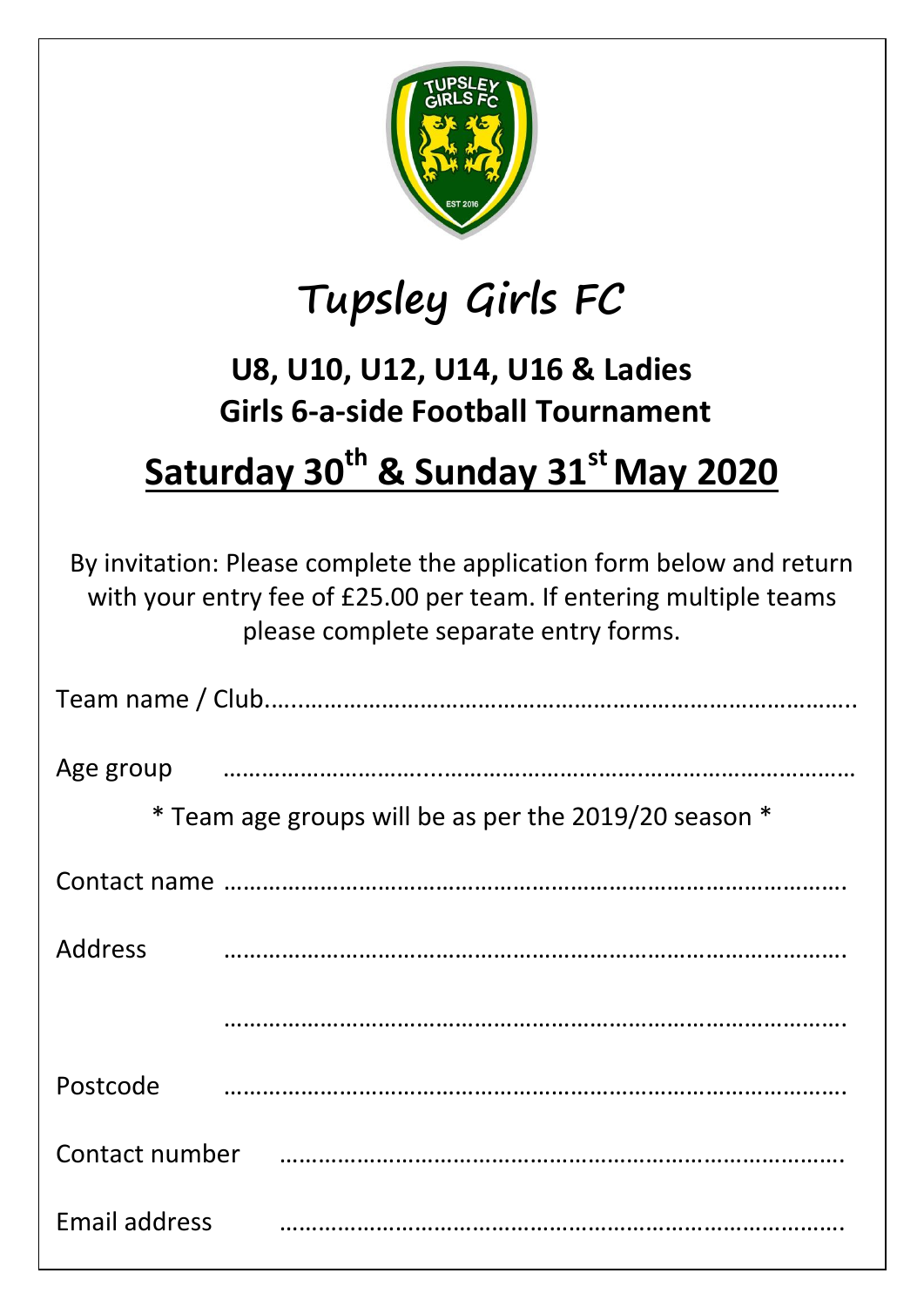| County Affiliation number <b>contracts</b> and the country Affiliation number |  |  |  |
|-------------------------------------------------------------------------------|--|--|--|
| Team colours:                                                                 |  |  |  |
| <b>Shirts</b>                                                                 |  |  |  |
| <b>Shorts</b>                                                                 |  |  |  |
| <b>Socks</b>                                                                  |  |  |  |
| Club secretary's details:                                                     |  |  |  |
| <b>Name</b>                                                                   |  |  |  |
| Contact number <b>contact</b> number                                          |  |  |  |
|                                                                               |  |  |  |

Please send the completed forms to the address below. Confirmation of your entry will be emailed to both yourself and the club secretary within 7 days of receipt of payment. Team managers will need to complete a photographic consent form and return to the tournament organiser on the day of the event.

Cheques should be made payable to: Tupsley Girls FC - If you wish to pay via bank transfer the details are below:

Tupsley Girls FC NatWest Sort code: 53-50-41 Account number: 58368248

Jamie Wright 24 St James Close Bartestree Hereford HR14AY 07736 197206 / 01432 851602 email: [jamie\\_wright2@live.co.uk](mailto:jamie_wright2@live.co.uk)